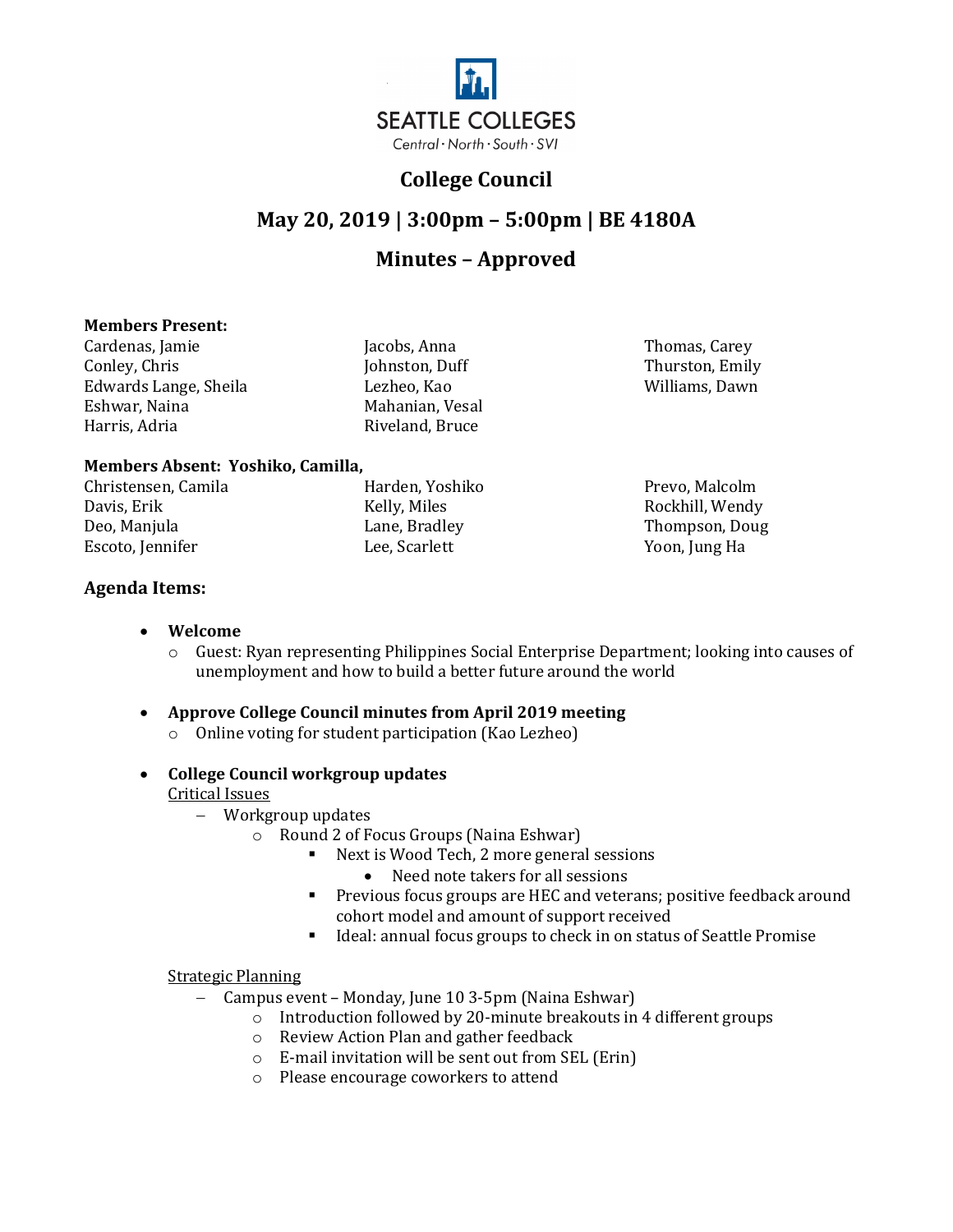- o Looking for names: Listening session? Sharing session? Feedback session? Community Collaboration Session? Collaborative Listening Session? Cocollaboration Session? Co-creative Session?
- o After this, next step is a planning session
- − Enrollment update (Naina Eshwar)
	- o At 86% of Spring target
	- o 3% down from last year
	- o Summer enrollment campaigns
		- Summer enrollment generally exceeds targets<br>Analysis on who Central's summer students are
		- Analysis on who Central's summer students are to inform campaigns
	- This year we enrolled at 90% ( $\sim$ 4,600 FTEs/year)<br>○ Enrollment is down across CTCs in the state
	- Enrollment is down across CTCs in the state
	- o Seattle Promise will increase students
	- o Voiceover will be added to Local Budget Forum presentation online (Bruce Riveland)

#### Resource Allocation

- − Campus budget forum follow up (Bruce Riveland)
	- o Regional Pay passed with additional funding at 98%
	- o Increased faculty pay in Allied Health & Guided Pathways
		- Increase flows through to a fixed amount<br>In Guided Pathways money going to Central
		- Guided Pathways money going to Central and North (\$100,000 each to implement Pathways on campus) (Sheila Edwards Lange)
	- o BoT Budget Presentation in mid-June for review/approval
	- o Budget Presentation Follow-up question
		- AVPs of EDI were asked to submit items following the Budget Presentation

### • **Seattle Pathways Update**

- − Central steering committee update (Kao Lezheo)
	- o Pathways is about looking at student experience holistically
		- 4 Pillars; 1) Create the Path; 2) Help Students Get On the Path; 3) Helping Students Stay On the Path; 4) Ensure Students are Succeeding
		- Focus: Looking at work that's already being done<br>■ Central Pathways Committee last month
		- Central Pathways Committee last month
		- Case Statement purpose express urgency and why of Seattle Pathways<br>Current success rate: 21% (Sheila Edwards Lange)
			- Current success rate: 21% (Sheila Edwards Lange)
				- When disaggregated by race/ethnicity, data shows 11% African American male student success rate
				- Institutional transformation rethinking everything that we do in the name of student success and student learning
				- Help students understand what tools are available for them
				- Orienting students to Seattle Pathways and give an understanding of what they need to do to succeed
				- Helping students stay on the path = Institutional Transformation: What can we do as an institution to help students stay on the path?
				- How do we measure how successful we are with this change?
					- o Fall/Winter retention rates
						- Disaggregated by race, ethnicity, and gender
					- o Tracking retention over time
					- o Momentum: What are barriers to students doing well?